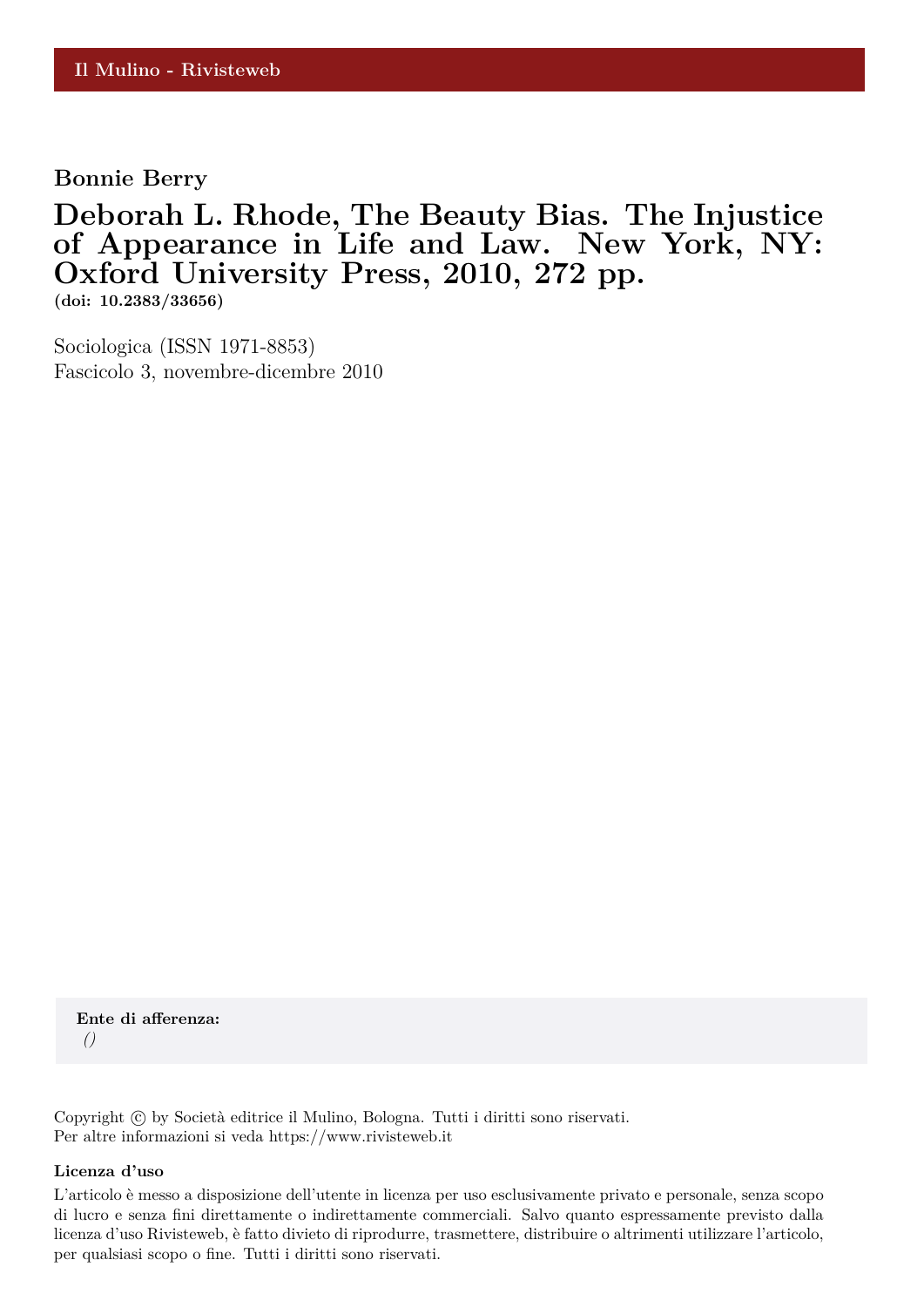## Book reviews

## **Deborah L. Rhode, The Beauty Bias. The Injustice of Appearance in Life and Law. New York, NY: Oxford University Press, 2010, 272 pp.**

doi: 10.2383/33656

Deborah Rhode begins her book with a description of the coaching she received at the hands of her colleagues, especially as pertaining to her hair style and clothing choices, when she began her academic career. As is typically the case for academics, or at least the stereotype of academics, she was initially taken aback by the colleagues' advice to alter her physical appearance since academics are expected to be valued for their mental prowess rather than their appearance. It is not uncommon for women professionals to be pressured to appear a certain way and to alter their appearance if so dictated by colleagues, mainly male colleagues. (I had the same experience myself in 1983 when I began my professorships.) This experience as a new professor, as related, is a good starting point since it questions the purpose of social pressures to appear in any particular manner, for example, to be well-dressed (in other words, femininely dressed) and to have one's hair arranged in such a way as to be socially acceptable. In Rhode's case, it was of particular significance to her colleagues, if not herself, to have the correct physical appearance because of her prominence in her profession (law). Her prominence and thus her visibility, as she informs the readership, made her physical representation important.

From this point, the seven chapters she offers overview the costs of appearance enhancement, appearance bias and the media, technology and the pursuit of beauty, advertising as exerted pressure to be attractive, feminism's influence on appearance and appearance discrimination, biological foundations of appearance standards, history of appearance standards and discrimination, the relationships between appearance and social-demographic traits (gender, race and ethnicity, disability, sexual orientation, and socioeconomic status), similarities between appearance bias and sexual harassment, US and European comparisons on appearance discrimination, false marketing of appearance-enhancements (for example, weight loss programs), laws that have been enacted to challenge (successfully or not) appearance discrimination, and policy changes that might be made to reduce appearance discrimination.

Appearance bias is a very worthwhile topic of worldwide importance. The topic should be examined at all levels and disseminated to a wide array of audiences: academics, students, the general public, policy makers, and others.

But this worthy topic has already been well-examined. For that reason, it would be impossible to review Rhode's book without reviewing my own since the two books so stunningly resemble each other. Indeed, as will be shown below, the topics covered in both books converge almost entirely. My book, *Beauty Bias: Discrimination and Social Power*, was published in 2007, three years prior to Rhode's book.

Of the topics covered in Rhode's book, 64 of them were previously discussed in my book. Correspondingly, approximately 50 of the citations in my book were repeated in Rhode's book. And a number of the same legal cases were addressed in both books. As to topics, among those that were described in detail in 2007 (by me) and in 2010 (by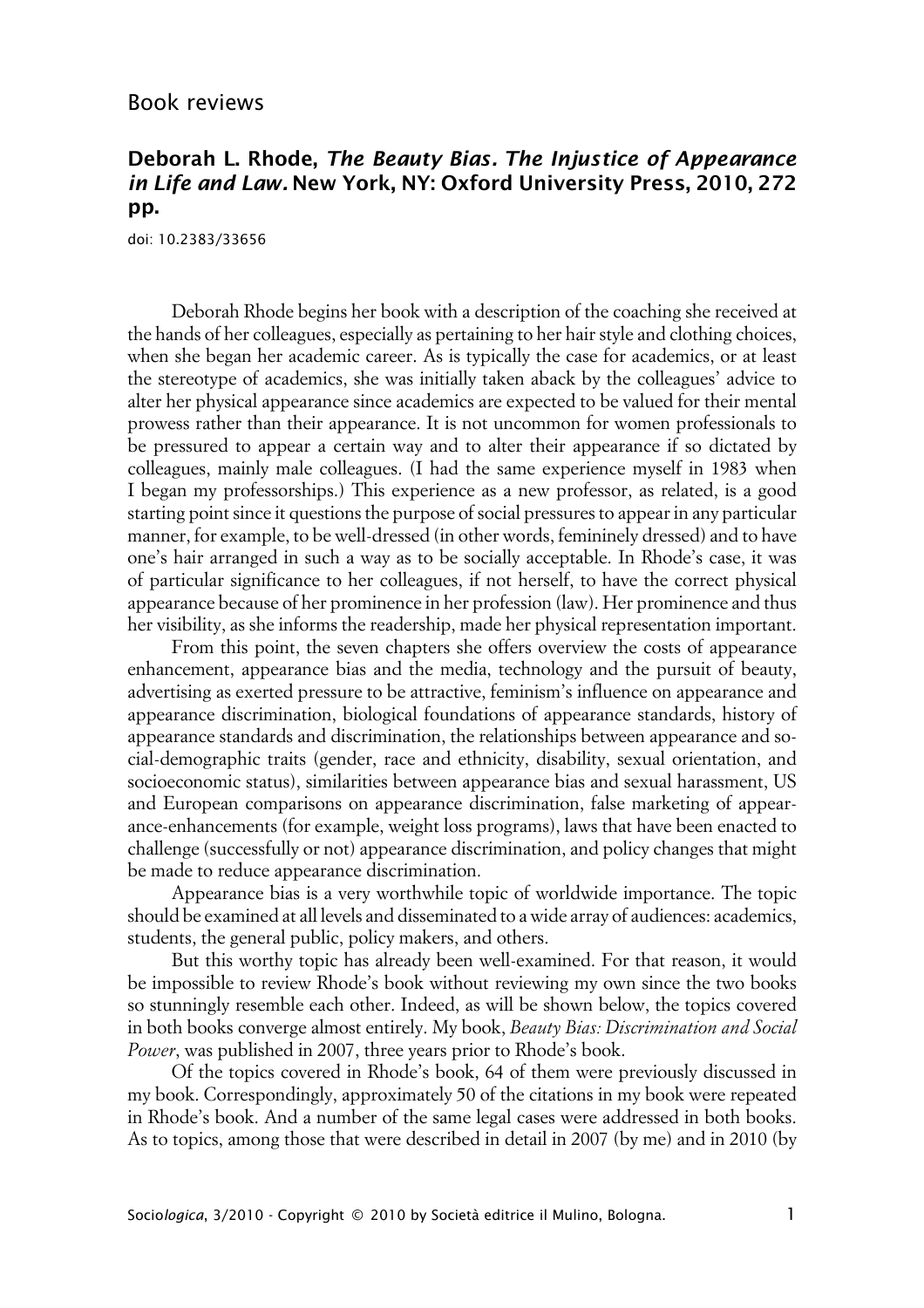### *Berry*

Rhode), are: foot surgery for damage repair and for beautification, foot binding, height, weight, hair, skin color, skin bleaching, the financial cost of appearance alterations, the time it takes to make oneself attractive, the effects of appearance on income, the effects of appearance on personal relationships, the evolutionary factors (notably, physical appearance as a sign of fertility), media depictions of appearance bias, race, gender, age, disability, conspicuous consumption (*à la* Thorstein Veblen), the pseudoscience of cosmetics and cosmeceuticals, the choice to alter one's appearance or not, the (non)effect of feminism on appearance bias, stereotypes associated with appearance (such as fat equals lazy), the question of whether appearance bias is just or unjust, social change and activism (for instance fat acceptance movements), public awareness and education as remedies for appearance bias, sumptuary laws, disability law and appearance discrimination, clothing standards as varied by gender, steroid use, body dysmorphic disorder, beauty contests, advertising, the hydraulic model of weight control, cosmetic surgery (risks of, increases in, gender ratios, etc.), double standards across gender for appearance, the double bind for women of being too beautiful or not beautiful enough, the lack of cohesiveness among the appearance-challenged, the voluntary versus involuntary nature of socially-determined unattractiveness (obesity versus deformities), "ugly laws," the medical profession's influence on appearance bias, and so on.

The same legal cases are covered in both books. I had detailed discrimination as visited against employees or potential employees in situations as diverse as Abercrombie and Fitch (the clothiers), L'Oreal (the cosmetics corporation), airlines, McDonald's (the fast food restaurant), and Jazzercise (a gym). Rhode describes the same cases.

Less troubling are the repetitive sources. After all, it would be expected that two scholars studying the same phenomenon, for example, migration patterns among rural Chinese, would assemble many of the same citations. And it is a common practice for researchers to use secondary and even tertiary sources (citations gathered from others' work), rather than primary ones (data gathered by the author or research team explicitly for the project). Interestingly, some of the sources in my 2007 and later [2008] work are fairly exotic, archaic, and not readily accessible without deep exploration or perhaps not even known about outside of a longstanding scholar's personal library. It is, of course, conceivable that Rhode had access to the same hard-to-find and vintage sociological sources that I, as a sociologist of many years, have in my library. Nor is this to say, as I have made clear above, that there is anything amiss with using another researcher's sources.

Shared citations are not troubling on a scientific level. It is well to point out, however, the distinction between search and research. A primary goal of any science is the pursuit of new findings and new analyses. Even when we do not have new and original information, we are expected to offer a new way of examining and interpreting the available information describing that phenomenon.

The author was aware that a book with a remarkably similar title, covering the same topics, using the same legal cases, and arriving at the same conclusions (including recommendations for the future to reduce appearance bias) was published three years prior to the publication of her book. My 2007 work is cited in Rhode's chapter notes, although my work is not cited in the rather sparse index nor in the main body of the text.

My beauty bias book has sold well, has been adopted for classroom use, and has been translated into at least one other language besides English. Its coverage is broad: In